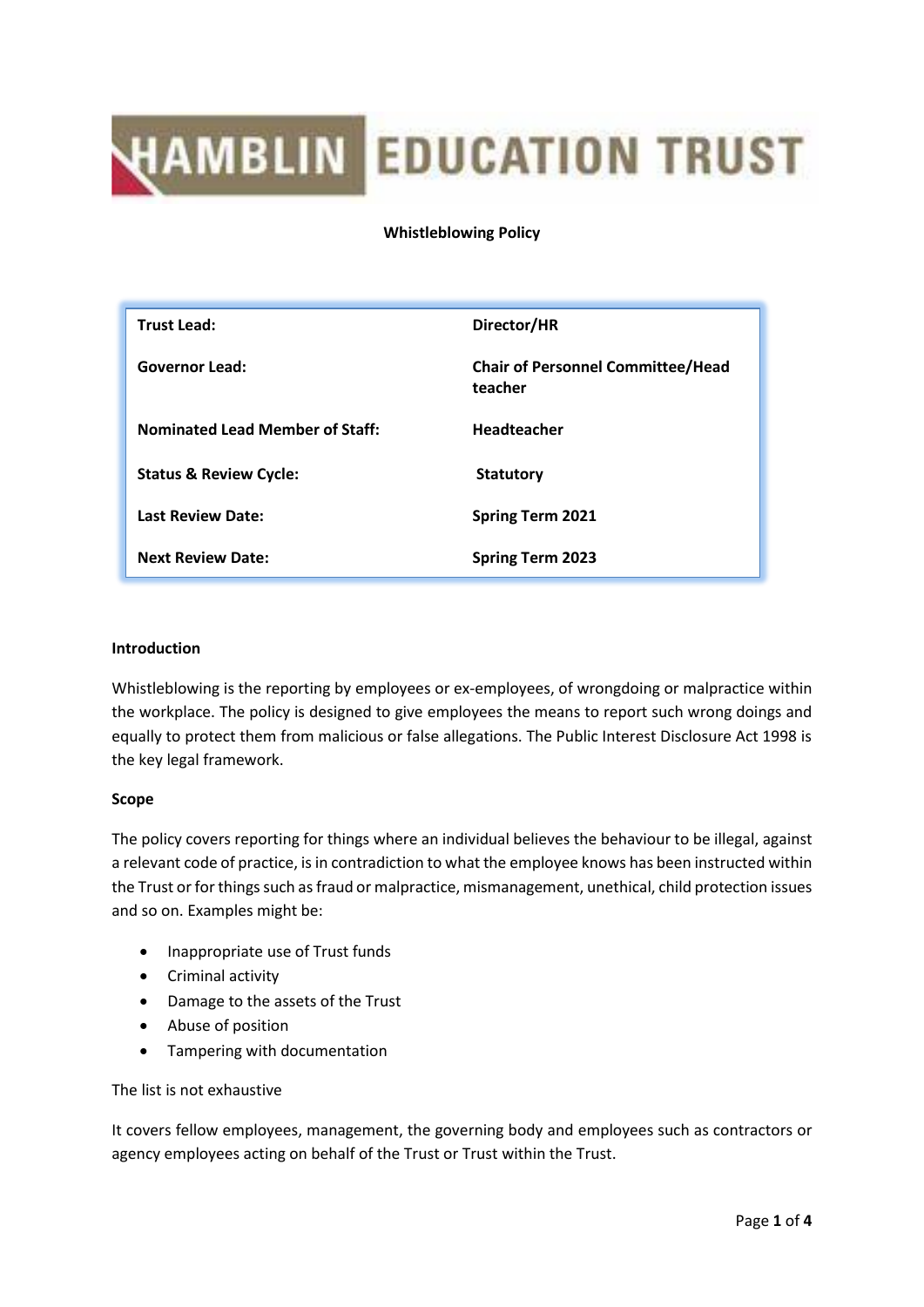## **Principles**

- **1.** Whistleblowing should be done in good faith and with regard to the public interest.
- **2.** Employees may feel that they are unable to speak out against a fellow employee due to a sense of loyalty, either to that colleague or to the Trust. This document makes clear that any person may speak out in confidence without fear of discrimination or victimisation.
- **3.** It is important that anyone connected with the Trust should raise issues that they feel are of concern so that they can be investigated and dealt with, thus preventing such issues causing any harm either to a pupil, or to the efficiency and reputation of the Trust.
- **4.** The Trust recognises that a member of staff may wish to have guidance or representation from their Trade Union officer(s) in the usage of this policy.
- **5.** This policy applies to all Trust employees as well as contractors working on behalf of the Trust, such as builders, tradesmen, caterers, volunteers etc.
	- Any person who reports an issue or concern in good faith will not themselves be at risk of any form of sanction or retribution, provided that person has not maliciously or frivolously raised a matter that they know to be untrue.
	- The Trust will not tolerate any form of harassment or victimisation of anyone raising a genuine concern, and that if the whistleblower so wishes, his or her identity will be protected in accordance with this policy.
	- If a matter cannot be resolved without revealing the identity of the individual who raised it, we will discuss with them whether and how we can proceed before any action is taken. In any such discussions the factors to be taken into account would be the seriousness of the issues raised, the credibility of the concern, and the feasibility of action being taken without revealing the identity of the concerned individual. For this reason, persons making whistleblowing disclosures are discouraged from doing so anonymously.
	- If any concern is raised or allegation is made that cannot be proved by an investigation, no action whatsoever will be taken against the person who reported it.

### **Raising a concern**

- **1.** If you are concerned that any malpractice is taking place, this should be raised with the Headteacher at the earliest opportunity. This can be either verbally or in writing. It may be helpful for all parties need to agree that the issue raised will be kept confidential until the procedure is used.
- **2.** If you feel unable to raise the concern with the Headteacher for whatever reason, then you should speak to the Chair of Governors. This can be either verbally or in writing.
- **3.** Although you will not be required to provide material evidence to substantiate an issue or potential problem, you will be required to demonstrate to the person contacted that your concern is justified.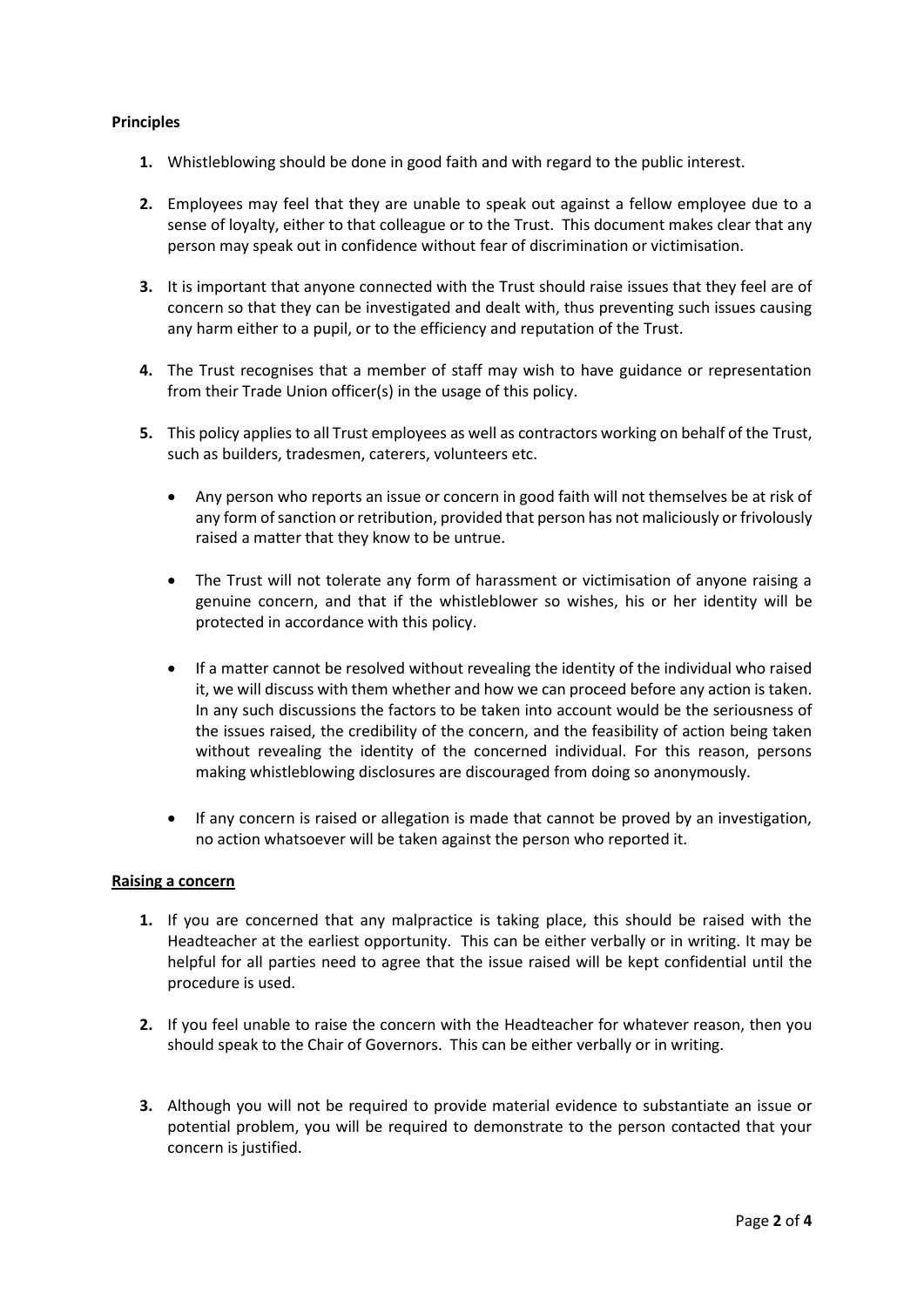- **4.** If any other interested person or persons have the same concerns as yourself, you may wish to invite them to present at any meeting or interview in connection with a concern you have raised.
- **5.** You may wish to invite a Trade Union representative to any meeting in connection with a concern you have raised.
- **6.** If any concerns are justified that cannot be resolved by the actions of the individual to whom they are reported, they may be reported back to the full Board of Governors and/or Board of Directors. Unless the concern is an extremely serious safety or criminal issue, this will only occur if you wish it to.
- **7.** Even if the matter must, for reasons of the importance of the issue raised, be referred back to the Board of Governors, and/or Board of Directors, you will be fully consulted about how this should be done, and the matter kept confidential if necessary.
- **8.** When a concern is raised, an interview will be arranged to discuss the nature of that concern and to ascertain whether you wish the matter to remain confidential. If your concern is clearly genuine and in good faith, you will be reassured at this point that no sanctions or reprisals will take palace, if you are in a position to receive such sanctions or reprisals. Notes of such a meeting will be taken and you will be asked to review them and sign as an accurate account.
- **9.** If you feel the matter is too sensitive or serious to raise internally, you may wish to contact the Police, or another agency, directly. We strongly recommend that you seek advice before reporting a concern to anyone external. The Whistleblowers Charity 'Public Concern at Work' operates a confidential helpline.

## **How the matter will be taken forward**

- **1.** If it is not possible to resolve the issue immediately without investigation, the Line Manager to whom the matter has been reported will then either investigate the matter themselves or delegate another person to do so.
- **2.** The matter may then be investigated by the Headteacher, Chair of Governors, or other appointed person, or referred to another party as is deemed appropriate. Such a party may include: the full Governing body, the Trust Board or an external agency such as the Police or a relevant ombudsman. You will be fully consulted before the matter is delegated to another person or referred to another body.
- **3.** It may be possible that the matter raised can be dealt with under existing internal procedures, in which case you will be notified immediately and any relevant action taken.
- **4.** A written acknowledgement of your concerns will also be sent to you within ten working days of any initial meeting. This response should also give some indication of if and how the matter is being dealt with and the timescales involved in any such investigation being made or action being taken. If no investigation is being made or action is being taken, the letter must explain the reasons for this.
- **5.** If the matter requires investigation or action, whoever is appointed to do so will liaise with you to ensure that any difficulties you may experience as a result of raising the concern are